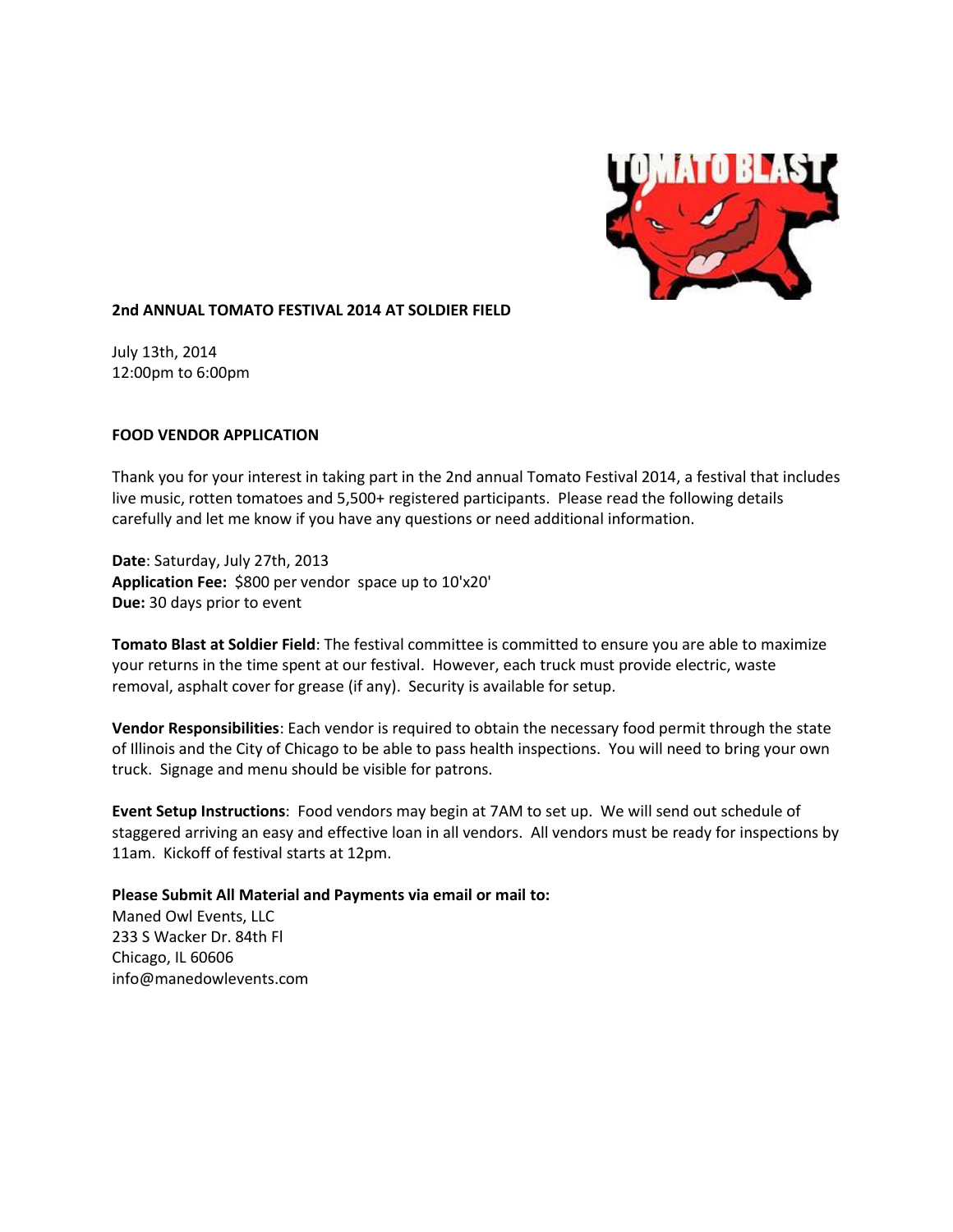### **Page-2- FOOD VENDORS APPLICATION**

Questions/Addition Comments to: info@manedowlevents.com

|                                                                                                                                                                                                                                | Name of Company (To Be Listed on Website): |  |
|--------------------------------------------------------------------------------------------------------------------------------------------------------------------------------------------------------------------------------|--------------------------------------------|--|
|                                                                                                                                                                                                                                |                                            |  |
| Contact Email: 2008. 2010. 2010. 2010. 2010. 2010. 2010. 2010. 2010. 2010. 2010. 2010. 2010. 2010. 2010. 2010                                                                                                                  |                                            |  |
|                                                                                                                                                                                                                                | Phone#: Website (if applicable):           |  |
|                                                                                                                                                                                                                                |                                            |  |
| Food Sold and price                                                                                                                                                                                                            |                                            |  |
| range: the contract of the contract of the contract of the contract of the contract of the contract of the contract of the contract of the contract of the contract of the contract of the contract of the contract of the con |                                            |  |
|                                                                                                                                                                                                                                |                                            |  |
| Requests:                                                                                                                                                                                                                      |                                            |  |

# **NO BEVERAGES, BOTTLES OR OTHERWISE, MAY BE SOLD WITHOUT PRIOR APPROVAL OF THE FESTIVAL COMMITTEE.**

**LIABILITY INSURANCE**: Vendor is required at its sole cost and expense to carry and maintain, for the mutual benefit of itself, Maned Owl Events LLC, its board of directors, its officers, agents and employees, SMG, Chicago Park District, Chicago Bears Football Club, LLC, Illinois Sports Facilities Authority, Chicago Building Commission and City of Chicago, a policy of general liability insurance against claims for personal injuries, wrongful death or property damage occurring on or about the Premises with minimum amount of coverage of One Million Dollars (\$1,000,000), per occurrence, on account of property. Vendor agree to deposit said policy or policies (or certificates thereof) with Maned Owl Events, LLC three weeks prior to the date of Tomato Blast Festival by the Vendor, said policy or policies naming as insured Maned Owl Events, LLC, , SMG, Chicago Park District, Chicago Bears Football Club, LLC, Illinois Sports Facilities Authority, Chicago Building Commission and City of Chicago. Such policy of insurance shall be issued by an insurance company reasonably acceptable to Maned Owl Events, LLC, and shall bear an endorsement to the effect that the insurer agrees to notify Maned Owl Events LLC not less than (10) days in advance of any modification or cancellation thereof. Not less than ten (10) days prior to the termination date of such policy of insurance.

**INDEMNIFICATION**: Vendor shall indemnify and save and hold harmless Maned Owl Events, LLC it board of Directors and its officers, agents and employees, , SMG, Chicago Park District, Chicago Bears Football Club, LLC, Illinois Sports Facilities Authority, Chicago Building Commission and City of Chicago from and against any and all loss, liability, damage, cost and expense, including but not limited to reasonable attorney fees, for injury, death, loss or damage of whatever nature to any person, property or any other claim by Vendor or its officers, employees, agents, customers, licensees, invitees or any other person, firm, corporation resulting from the occupancy of the Premises. This indemnification shall not extend to any loss, liability, damage, cost or expense caused by the act or omission of Maned Owl Events, LLC and its Board of Directors, and their respective officers, agents and employees.

Signature:\_\_\_\_\_\_\_\_\_\_\_\_\_\_\_\_\_\_\_\_\_\_\_\_\_\_\_\_\_\_\_\_\_\_\_\_\_\_\_\_\_\_\_ Date:\_\_\_\_\_\_\_\_\_\_\_\_\_\_\_\_\_\_\_\_\_\_\_\_\_\_\_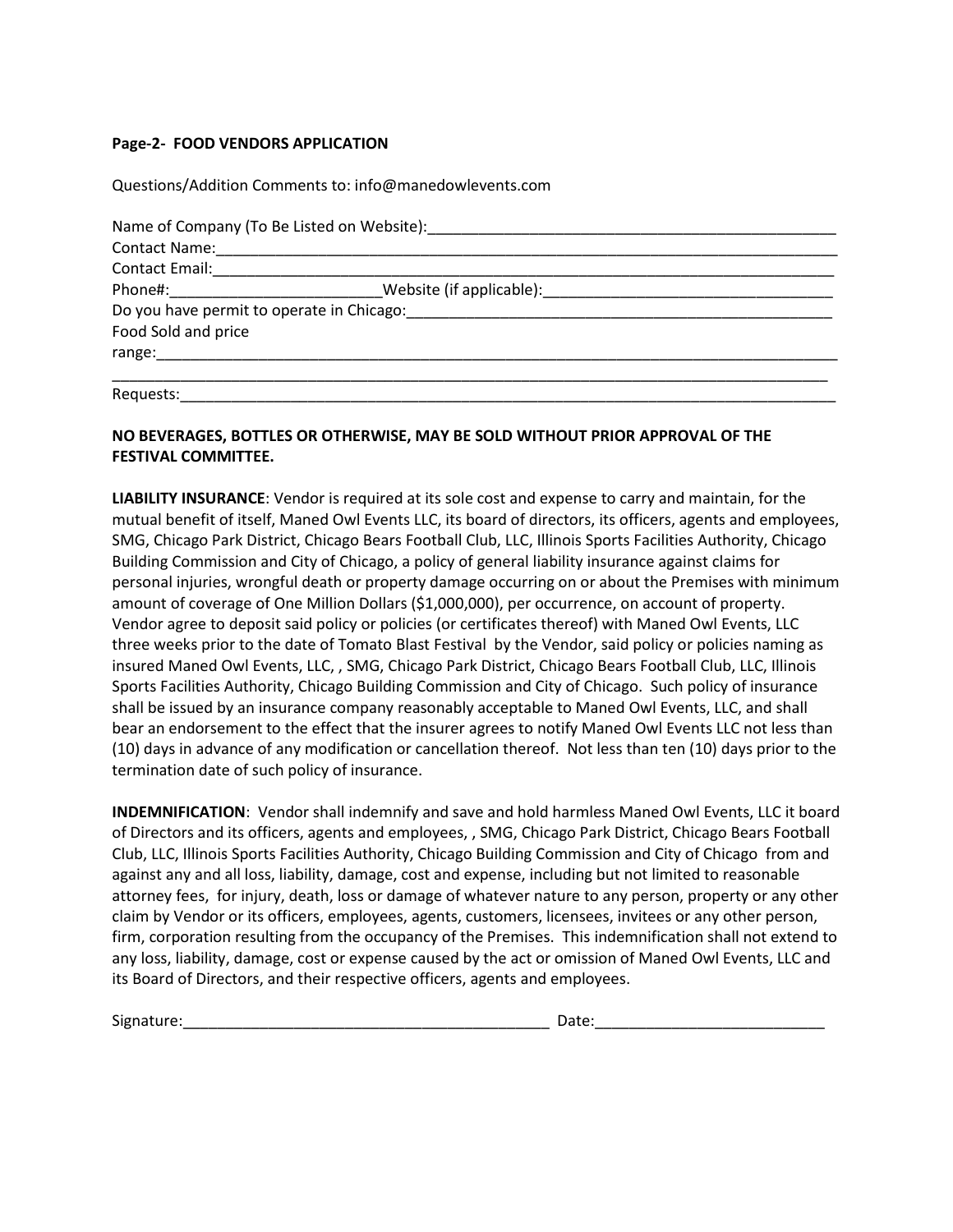## **Food Truck/Vendor Agreement Terms and Conditions**

The following are the contract terms of the agreement to rent exhibit space for Tomato Blast, herein known as "TB". It is agreed that each Vendor will abide by and be responsible for the rules and regulations of this agreement. Please note – your signature on this agreement indicates that you have read and understand the following terms:

1. PRODUCER: The word 'Producer' as used herein shall mean the producing organization, Maned Owl Events, agents or employees acting for and in the management of the Tomato Blast.

2. TRUCK: Each truck will be afforded space. Food Vendors are responsible for supplying all setup equipment and materials required to operate their booth successfully.

3. PAYMENT: \$800.00 per space is required with contract to reserve space 10x10 and 10x20. The basic fee for food or beverage space shall be payable to Maned Owl Events, LLC 233 S. Wacker Dr., 84th fl Chicago, IL 60606.

4. INSTALLATION: Vendors may initiate booth construction after checking in at TB at 1410 Museum Campus, Chicago, IL 60605. Set-up hours will be 8.00am – 10.00am Saturday, May 24th 2014, Sunday, July 13th, 2014. Vendors are responsible for providing or arranging all necessary labor in transporting, erecting, dismantling or recreation of displays.

5. VENDOR STAFFING: Food vendor booths must be staffed by a minimum of one staff member during all hours of the festival.

6. FOOD VENDOR CONDUCT: Food vendors agree to conduct themselves in a respectful, cooperative manner appropriate to the integrity of the attendees, fellow exhibitors, Producer and Producer's staff. 7. BOOTH OPERATION: The Food Vendor shall hold harmless "TB, Maned Owl Events and all affiliates" from any and all damages and/or theft of merchandise or materials from contracted booth space. No booth shall extend beyond its allotted space unless authorized in writing by Producer.

Distribution of samples and literature is strictly limited to the confines of the Food Vendor's booth. 8. NOISE CONTROL: The use of any sound equipment is prohibited unless approved by Producer. Sound of any kind must not project outside the confines of the vendor booth, and Producer reserves the right to disallow any sound device if it is deemed to be in disturbance of others.

9. SMOKING: Producer has a strict no-smoking policy. Vendor smoking is permitted only in the vendor parking lot.

10. RECORDING: Each vendor shall agree to all forms of photography, video and audio recordings conducted by the Producer or its appointees, without compensation of persons, products or performances. Each vendor hereby grants permission to use any or all of these photographs and recordings, without compensation, provided such use is in accordance with applicable laws.

11. ELIGIBLE PRODUCTS: It is the responsibility of the Food Vendor to inform the Producer of any product, service or claim that does not comply with the regulations of the FDA or any other State or Federal regulatory agency and/or is considered experimental. Food Vendor is strictly prohibited from having or selling on-site any substance or product considered illegal. All products or service to be sold, offered or referred to during Tomato Blast must be included on the Food Vendor reservation form.

12. PETS:. Pets are not allowed at vendor booths.

13. PARKING: Parking is permitted in vendor parking areas only. Unauthorized or unattended vehicles will be towed at owner's expense.

14. UNOCCUPIED SPACE: In the event a Food Vendor has failed to occupy the space contracted for by 11.00am on the first day of TB, July 13th, 2014, Producer shall have the right to utilize such space in any manner suited to its purposes. However, Food Vendor shall not be released from its duties and obligations under this contract and Producer will not refund any monies paid for reservation of the booth space.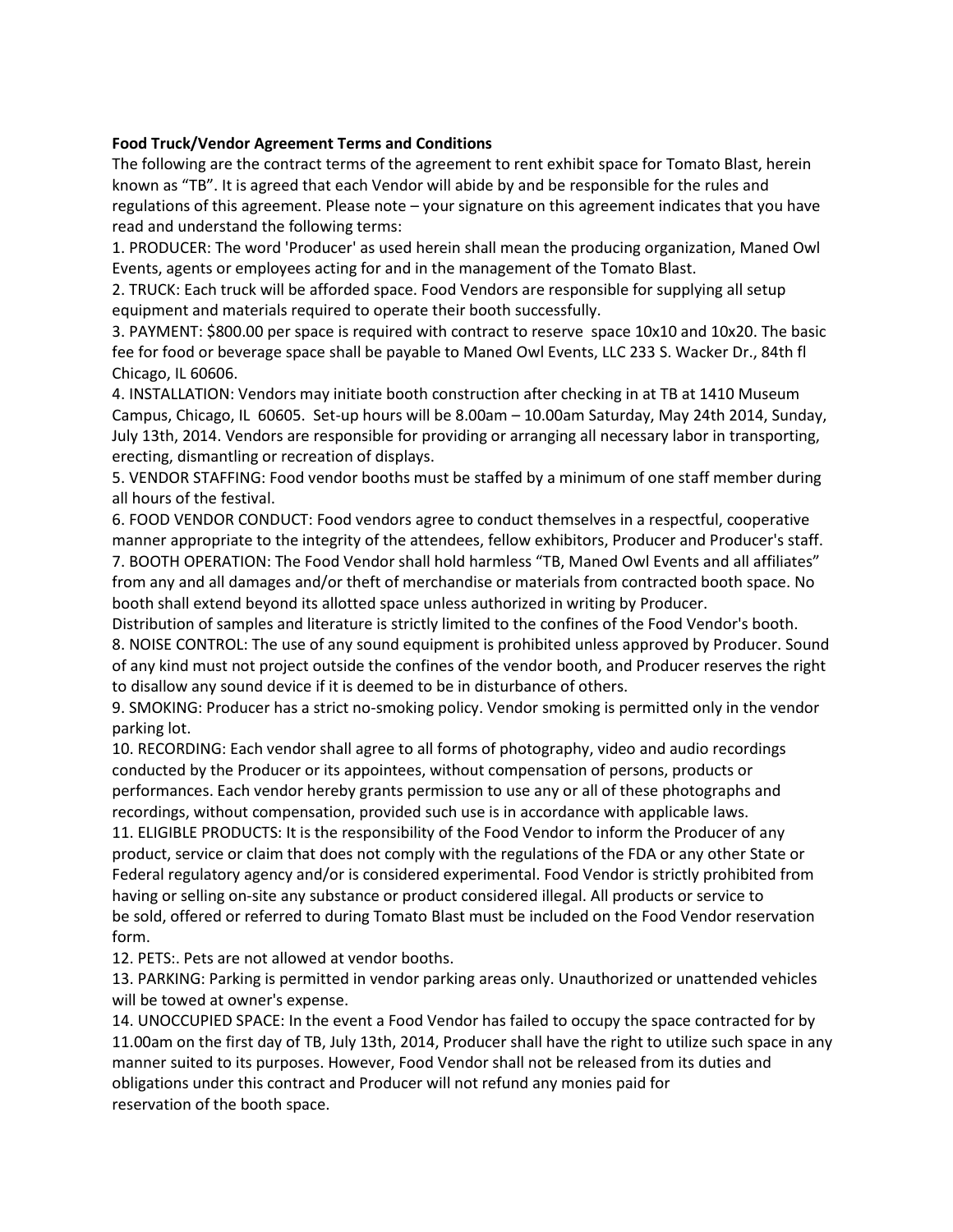15. BOOTH CARE: Food Vendors are responsible for keeping booth space clean and tidy at all times. Food Vendor is responsible for cooperating with Producer, Maned Owl Events and Soldier Field in their attempts to keep this a ZERO WASTE event.

16. BREAKDOWN OF BOOTH: Booth tear-down and removal will take place between 6.00pm and 8.00pm on Sunday, July 13th, 2014. Under no circumstance should booth removal commence prior to 6.00pm on Sunday, July 13th, 2014. All materials MUST be removed by Food Vendor after TB during the booth 'tear-down' time-frame. Any materials left behind will be removed by Producer and Food Vendor will be billed at the rate of \$100.00 per hour. Minimum fee \$100.00.

17. BOOTH ASSIGNMENT: Booth assignment will be at the sole and exclusive discretion of Producer. Food Vendor shall not assign, sublet or apportion the whole or any part of the space assigned or have representatives, equipment or materials from entities other than his/her own in the exhibit space, without the express written consent of Producer.

18. SECURITY: The lot must be vacated 60 minutes after the close of the show daily (except on the final day of the show.) Producer does not warrant or otherwise ensure the exhibit will be free from theft, vandalism or other mishaps before, during or after show closing. Vendor expressly waives any and all claims against Producer, its agents and employees which may arise as a result of security or staff failing to prevent harm to food vendor booth and property, or otherwise perform satisfactorily. 19. INSURANCE: Insurance will be purchased by Producer as required by the facility (fairgrounds) for attendee liability in common areas. Insurance coverage does not include vendor areas, and the Food Vendor holds Producer harmless from all claims arising within the contracted vendor area. Food Vendor further agrees to hold harmless Producer, it's owners, agents servants and employees, from any and all claims, causes of action and suits accruing or resulting from any damages, injury or loss to any person or persons, including all persons to whom the Food Vendor may be liable under any Workers Compensation law and exhibitor himself/herself and from any loss, damage, cause of action, claims or suits for damages, including but not limited to loss of property, goods, wares or merchandise, caused by, arising out of, or in any way connected with the exercise by Food Vendor of the privileges herein granted.

20. REJECTED BOOTHS: Food Vendor acknowledges and agrees that the booth shall be admitted and permitted to remain in the TB only upon continued strict compliance with the terms and conditions of this agreement and its standards. Notwithstanding such compliance, the Producer reserves the right to reject or remove Food Vendor's booth, in whole or in part from the festival for any reason whatsoever. If Food Vendor's booth is removed without cause given, Producer shall return No portion of the deposit shall be returned if rejection or removal occurs upon violation of this agreement or the standards.

21. FIRE AND SAFETY LAWS: All Federal, State and City regulations pertaining to fire and safety must be adhered to.

22. SALES LICENSES: Food Vendors are responsible for complying with all appropriate City, County, State and Federal licensing and tax requirements. Information can be obtained prior to the TB from the proper licensing agency.

23. BOOTH CONTRACT: The booth space contract, upon receipt by Producer shall constitute a valid and binding contract. If due to circumstances beyond the control of Producer, such as war, fire, strike or other emergency, the Expo should be canceled, Food Vendor shall waive any claims for damages or compensation against Producer, its owner, agents or affiliates.

24. NON GUARANTEE: Food Vendor agrees that Producer, its agents and employees shall remain free from harm in the sale of products, attendance or lack thereof, exclusive privileges of Food Vendor success.

25. FAMILY EVENT: TB is a family oriented event. Any product, music, language or physical action that would, in the sole judgment of Producer be inappropriate for children is prohibited.